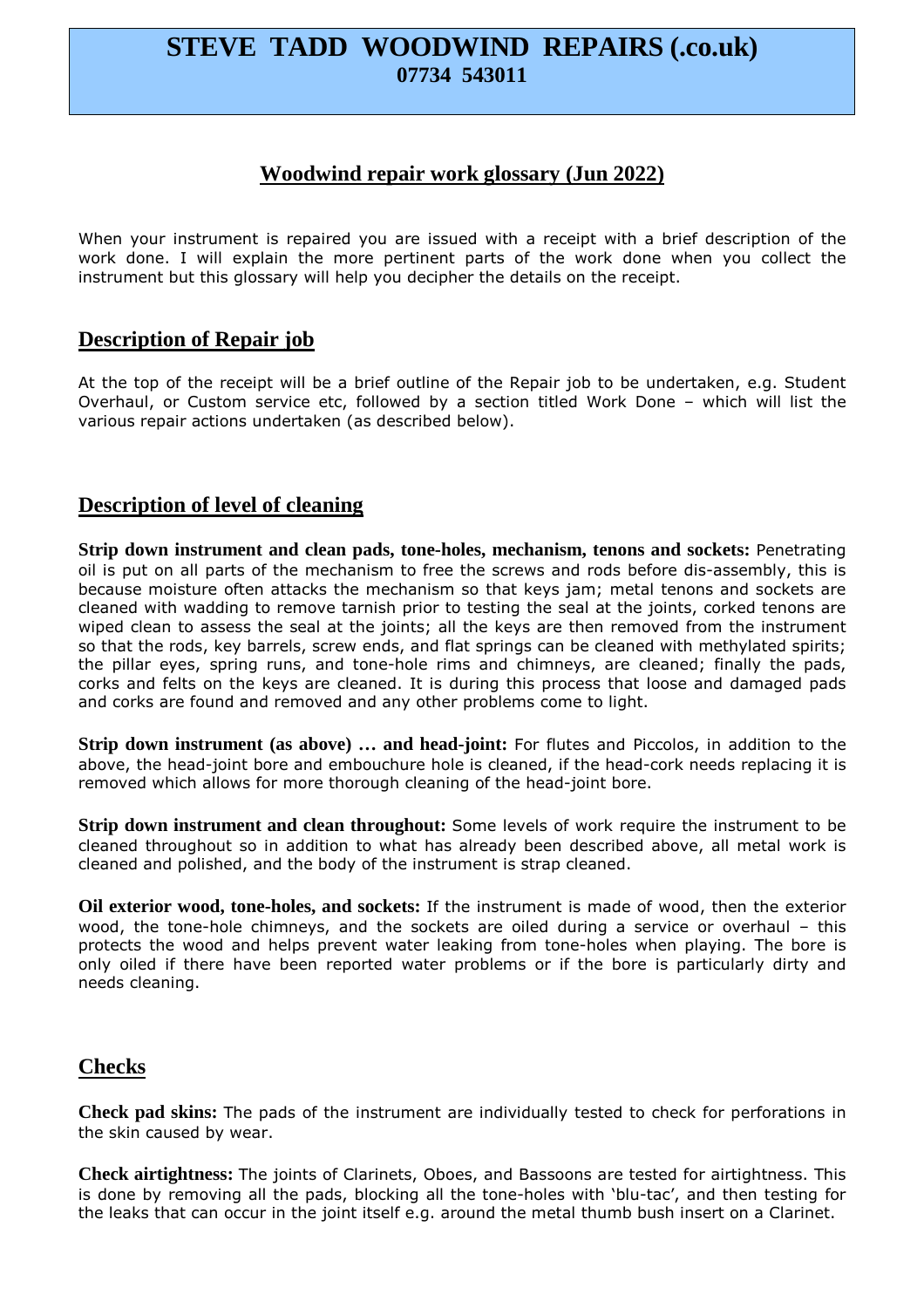# **Abbreviations**

**Th, R(1), T(1), F(1a), Artic point, LH, RH, Tp Jnt, Bt Jnt, HJ, FJ:** These are abbreviations for parts of various instruments, in order they refer to: Thumb; Ring key  $(1<sup>st</sup>$  from top in this example); Trill key (1<sup>st</sup> from top in this example); First key cup (of two or more operated by first finger on plateaux or large clarinets in this example); Articulation point where two or more keys come in contact to operate together; Left hand; Right hand; Top joint; Bottom joint; Head-joint; Foot-joint.

## **Alphabetical List of various Repair procedures**

**Align pillars:** Pillars can be incorrectly fitted to an instrument during manufacture, or they may be knocked out of alignment or over time they may drift out of alignment due to stresses in the plastic, wood or metal. If pillars are incorrectly aligned the keys between them will not operate correctly so the pillars have to be re-aligned.

**Balance keys:** This is when keys get distorted out of the horizontal plane and is a common problem on flutes and saxophones – the keys have to be bent back into the correct alignment.

**Balance springs:** This is when the springs are re-tensioned (some lower and some higher) so that the finger pressure required to operate the keys feels reasonably even across the whole instrument, sometimes a particularly weak spring needs to be replaced.

**De-burr key barrels:** Often the ends of key barrels burr, and in the worst cases tiny shards of metal 'fray off' and can get caught in the mechanism, I file these burrs off to prevent this.

**File clearance for:** Sometimes in manufacture a part of the instrument is slightly mis-located (or slightly oversize) and this obstructs the efficient operation of the mechanism – in these instances I may have to file away a small amount of wood or metal to remove the obstruction.

**Free seized rod/screw:** On instruments that are not regularly serviced a commonly occurring problem is where a key actually operates on the instrument but cannot be removed because the steel rod or screw holding the key in place has been attacked by moisture and corrosion has caused the steel to expand and jam in the key or in the pillar or both. The action taken to free a seized rod or screw starts with simply allowing extra time for the penetrating oil to work, if this fails other actions have to be taken sometimes involving drilling out screws or rods or even sawing off pillars.

**Level tone-holes:** This is when tone-hole is ground down slightly to make it level or to remove a 'nick' in the tone-hole rim.

**Lock screws:** The screws and rods on a musical instrument are prone to vibrating loose; I administer two different grades of locking compound to prevent this.

**Oil and grease:** The mechanism needs to be kept oiled to operate smoothly and quietly, I use different grades of oil to match the intricacy of the mechanism. Certain parts of the mechanism (such as flat spring runs) need greasing.

**Ream pillar eyes:** Sometimes the pillars are in alignment but the pillar 'eyes' (the holes through which the rods pass) are not in alignment so the key rod is bent and the key is sluggish. Reaming the pillar eyes expands the eyes slightly to allow the key rod to pass through without bending so allowing the key to move freely.

**Re-align or straighten keys:** This is when keys have been bent out of their correct alignment (usually during assembly) and the key cup holding the pad is not covering the tone-hole correctly- the keys need to be re-aligned and often the pads will have to be replaced.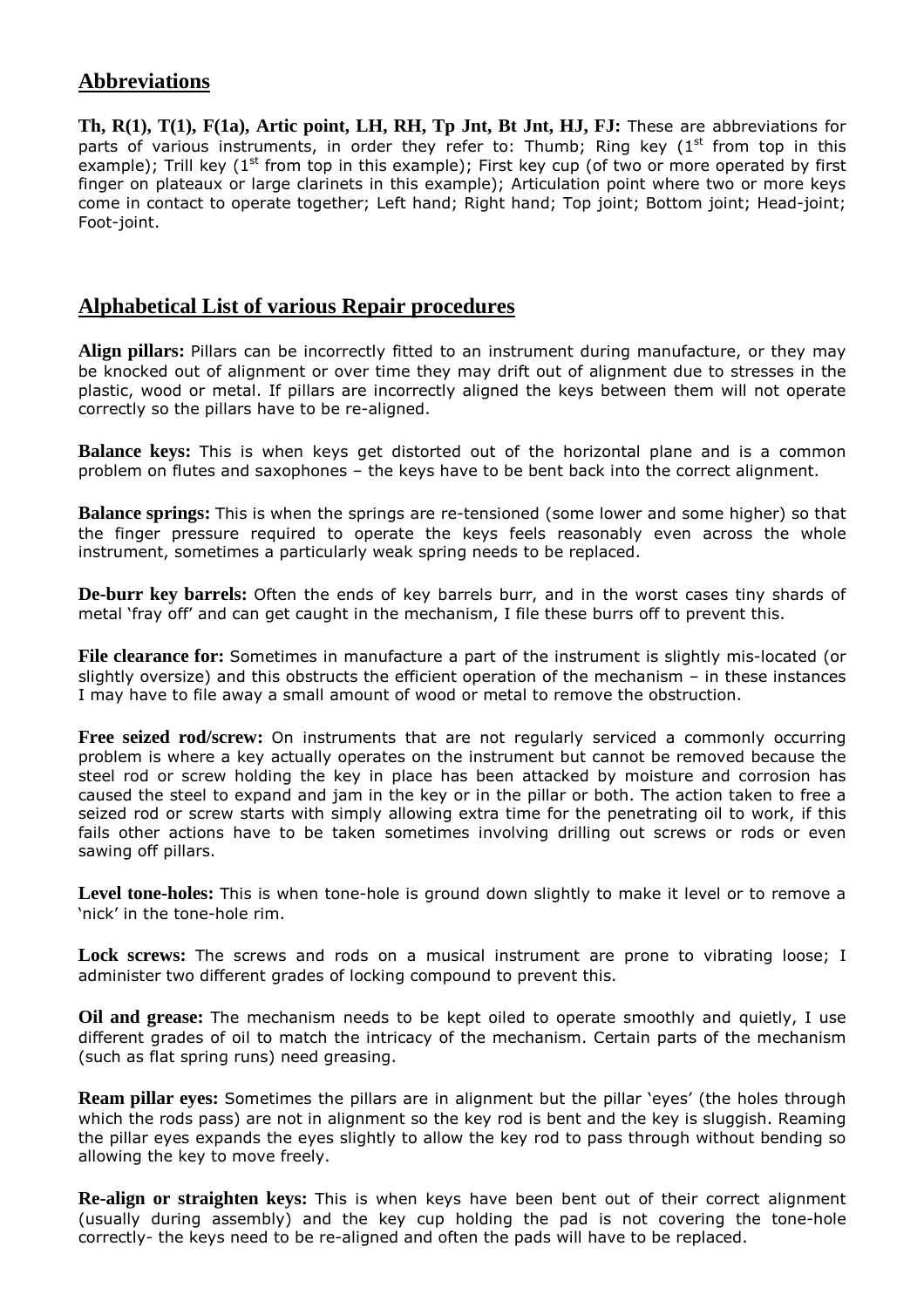**Re-align rings:** On a clarinet the ring keys tend to get bent down by use (or they were never set correctly in the first place) the rings are reset to be in the same plane as the finger bushes (the circular 'chimneys') but slightly higher than the top of the bush for LH fingers 1,2,3 and RH fingers 4,5 but almost level with the bush for RH finger 6 and also the thumb.

**Re-align touch-pieces:** This is when the touch-pieces of the keys have been bent out of their correct alignment (usually during assembly) but the key cup holding the pad is in the correct alignment so the pad does not need to be replaced.

**Re-corking, re-felting, re-leathering etc:** Different parts of the mechanism require different materials to be glued onto the surfaces for different reasons. Student instruments use cork on the heels of keys to set the 'vent height' of the key; better quality instruments use cork in some places, while felt is used in other places to quieten the mechanism. Leather, Teflon, or adhesive paper is used at certain regulation points. Plastic sleeving might be used where parts slide past each other. All these materials (and the adhesives that keep them in place) perish and need replacing occasionally.

**Re-fit pad:** Generally, if a pad is in good condition but not seating, and cannot be tweaked into position, it is may be refitted rather than replaced. This is common on flutes and saxophones.

**Regulation:** Some keys operate in conjunction with other keys – regulating the mechanism mean adjusting it so that keys that should close together do close together, this can only be done reliably if the individual keys in the mechanism are closing so that their pads seal properly.

**Remove play on (named) keys:** This is when a key is wobbly – there can be many causes for this, screws or rods may have worn, the key barrel may have worn, the pillars may be out of alignment, whatever the cause the play must be reduced to the point where it does not interfere with the efficient operation of the mechanism.

**Remove binding on (named) keys:** This is when a key is sluggish – there can be many causes for this, the rods or key barrels may be bent, the pillars or pillar eyes may be out of alignment, whatever the cause the binding must be removed to the point where it does not interfere with the efficient operation of the mechanism.

**Remove denting:** Unless the customer has specifically requested dents to be removed they are generally left alone if they are not interfering with the functioning of the instrument; however on flutes it is common to remove denting from the head-joint, body or foot-joint if it is easily accessible once all the keys are removed.

**Replace pad:** If a pad is poor condition, and cannot be re-seated or re-fitted, it is replaced.

**Replace head-cork:** If the head cork in the head-joint on a flute or piccolo has moved out of position, or has not been replaced for a number of years, then it is usually replaced.

**Re-seat pad:** Generally, if a pad is in good condition but not seating, it is re-seated by tweaking the position of the pad rather than replacing it; this is a common approach to pads that have been fitted in place using shellac.

**Re-shape and tighten tenons:** On instruments with slide metal tenons such as flutes and saxophones I assess the seal, invariably both the tenon and socket are distorted and need reshaping to re-instate an air-tight seal; on instruments with corked tenons sometimes the cork needs replacing and sometimes the socket need grinding back to true if it has worn.

**Strip down clutch mechanism:** On some instruments (e.g. Flutes, Oboes, and large Clarinets) some keys are grouped together on one rod and pinned to the rod so that they sometimes operate independently and sometimes operate together; these groups are referred to as 'key assemblies' or 'clutch mechanisms'. These key assemblies are removed from the instrument but not usually taken apart during a repair unless there is a problem within the assembly.